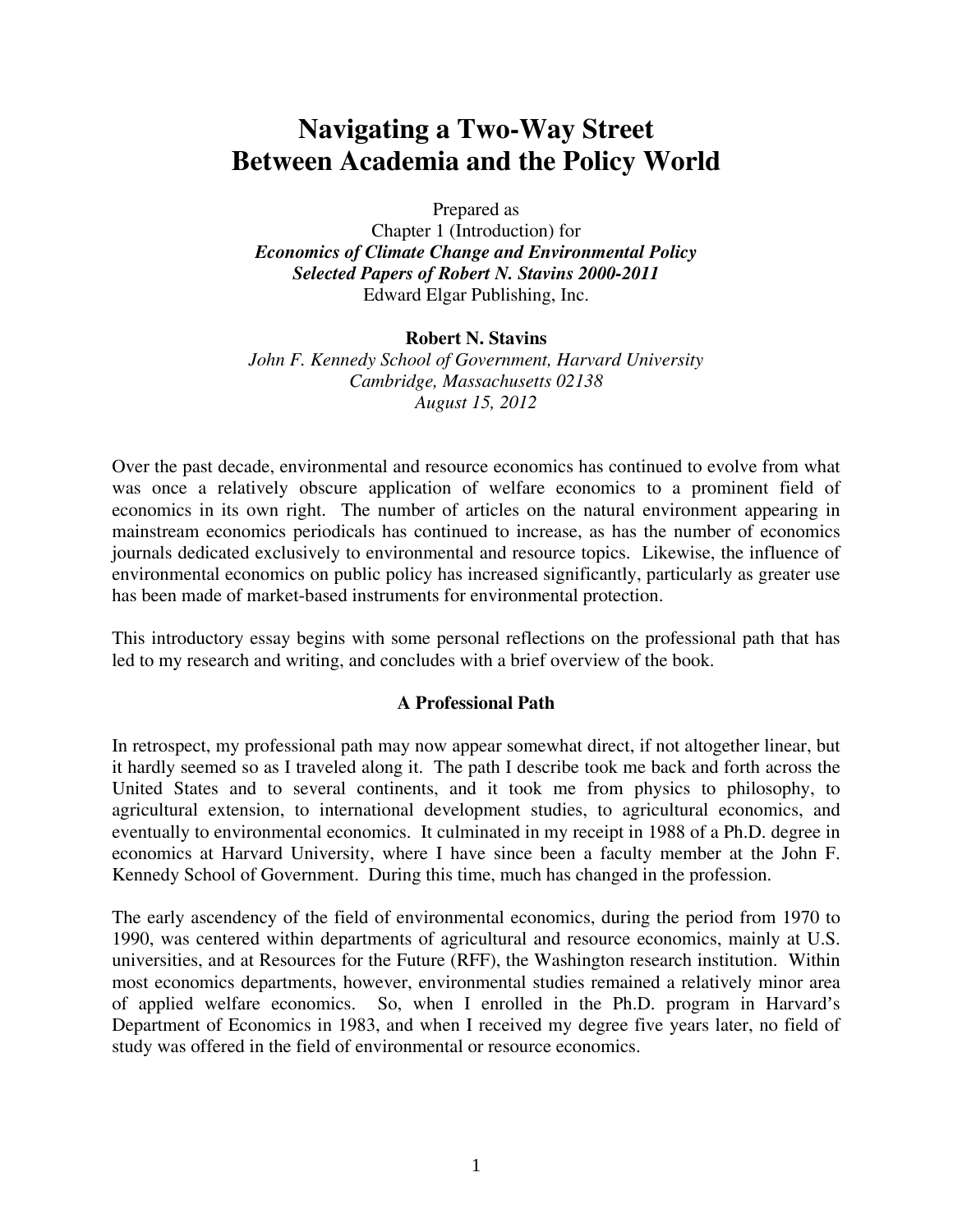Fortunately, Harvard permitted its graduate students to develop an optional, self-designed field as one of two fields on which they were to be examined orally before proceeding to dissertation research. Without a resident environmental economist in the Department of Economics (Martin Weitzman had yet to move to Harvard from the Massachusetts Institute of Technology), I developed an outline and reading list of the field through correspondence with leading scholars from other institutions, most prominently Kerry Smith, then at North Carolina State University. My proposal to prepare for and be examined in the special field of environmental and resource economics (along with econometrics) was approved by the Department's director of graduate study, Dale Jorgenson. So began my entry into the scholarly literature of the field.

But my interest in environmental economics pre-dated by a considerable number of years my matriculation at Harvard. Like many others before and since, I came to the field because of a personal interest in the natural environment (the origin of which I describe below). This personal interest evolved into a professional one while I was studying for an M.S. degree in agricultural economics at Cornell University in the late 1970's, where my thesis advisor and mentor was Kenneth Robinson. I had originally gone to Cornell to study for a professional degree in international development, but found agricultural economics more appealing, largely because of the opportunity to examine social questions with quantitative methods within a disciplinary framework.

The faculty at Cornell and the care given to graduate students (including masters students like me) were both outstanding. Ken Robinson, my first mentor within the economics profession, became my ongoing role model for intellectual integrity. It was a sad day just this past year when Professor Robinson passed away.

A course in linear algebra, brilliantly taught by S. R. Searle, inspired me to pursue quantitative methods of analysis, and I was fortunate to then have the opportunity to study econometrics with Tim Mount. One summer I had the great privilege of learning comparative economic systems in a small workshop setting from George Staller of the Cornell Department of Economics. Working with Bud Stanton, I had my first experience teaching at the university level, and with Olan Forker, I had my first try at serious writing. All of this led to research and writing of an M.S. thesis, "Forecasting the Size Distribution of Farms: A Methodological Analysis of the Dairy Industry in New York State." The methodology in question was a variable Markov transition probability matrix, the cells of which were estimated econometrically in a multinomial logit framework. Much to my surprise, this work subsequently received the Outstanding Master's Thesis Award in the national competition of the American Agricultural Economics Association.

 Armed with my M.S. degree, I moved from Cornell to Berkeley, California, where I eventually met up with Phillip LeVeen, who had until shortly before that time been a faculty member in the Department of Agricultural and Resource Economics at the University of California, Berkeley. Phil was another superb mentor, and from him I learned the power of using simple models — by which I mean a set of supply and demand curves hastily drawn on a piece of scrap paper — to develop insights into real-world policy problems. He introduced me to a topic that was to occupy me for the next few years — California's perpetual concerns with water allocation. I remember many afternoons spent working with Phil at his dining room table on questions of water supply and demand.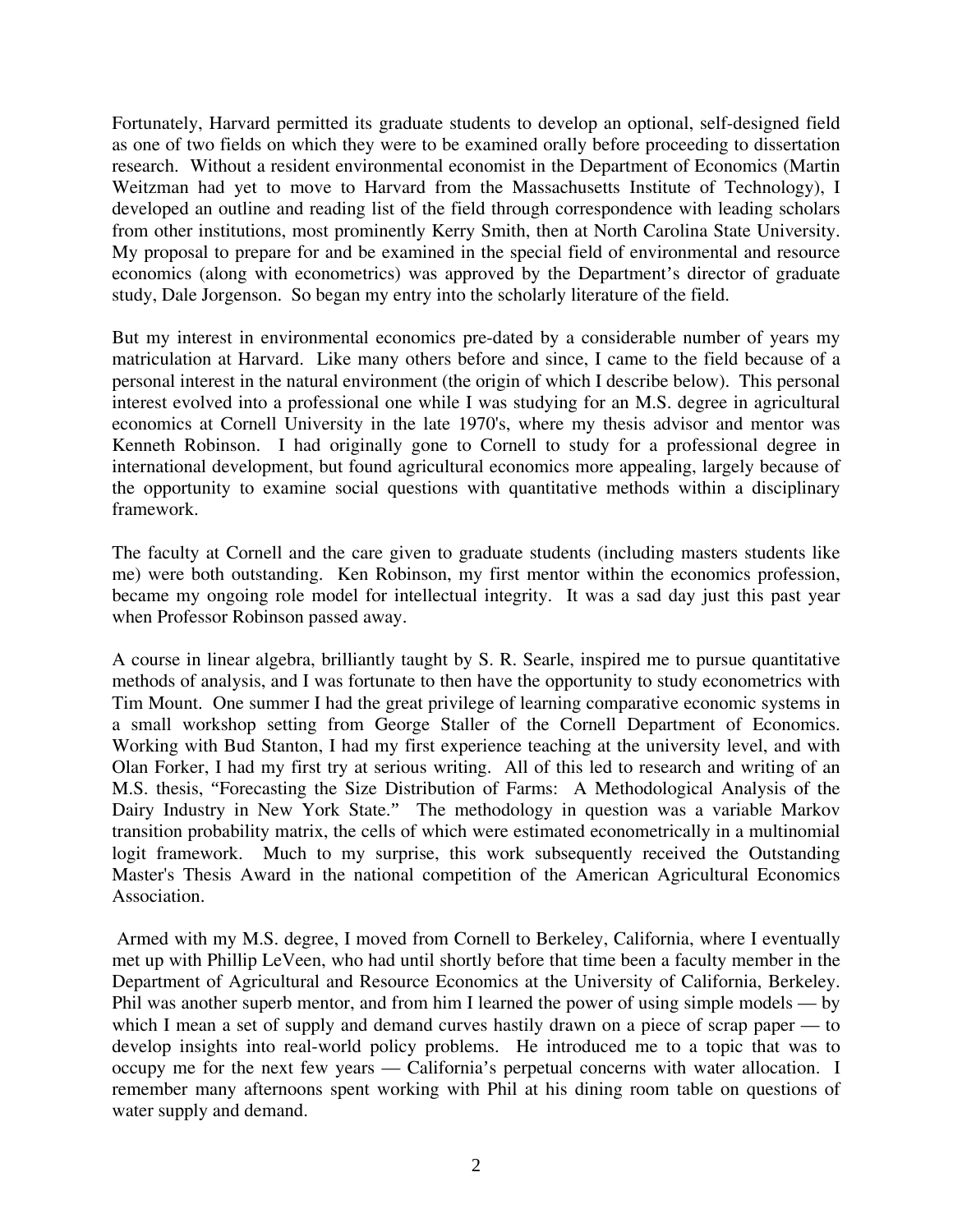This work with Phil LeVeen led to a consultancy and then a staff position with the Environmental Defense Fund (EDF), the national advocacy group consisting of lawyers, natural scientists, and — then almost unique among environmental advocacy organizations economists. At EDF, I was able to experience for the first time the use of economic analysis in pursuit of better environmental policy. With W. R. Zach Willey, EDF's senior economist in California, as a role model, and Thomas Graff, EDF's senior attorney, as my mentor, I thrived in EDF's collegial atmosphere, while thoroughly enjoying life in Berkeley's "gourmet ghetto," as my neighborhood was called. Sadly, Tom Graff — without whose mentorship I would not be where I am today — passed away last year after a heroic battle with cancer.

Although I found the work at EDF exceptionally rewarding, I worried that I would eventually be constrained — either within the organization or outside it — by my limited education. So, like many others in similar situations, I considered a law degree as the next logical step. In fact, I came very close to enrolling at Stanford Law School, but instead, in 1983, I accepted an offer of admission to the Department of Economics at Harvard, moved back east to Cambridge, Massachusetts, and began what has turned out to be a long-term relationship with the University.

But where did my interest in the natural environment begin? Not at Cornell; it was present long before those days. But it had not yet arisen when I was studying earlier at Northwestern University, from which I received a B.A. degree in philosophy, having departed from my first scholarly interest, astronomy and astrophysics.

Rather, the origins of my affinity for the natural environment and my interest in resource issues are to be found in the four years I spent in a small, remote village in Sierra Leone, West Africa, as a Peace Corps Volunteer, working in agricultural extension (in particular, paddy rice development). It was there that I was first exposed both to the qualities of a pristine natural environment and the trade-offs associated with economic development.

So, I had begun in astrophysics, moved to philosophy (both at Northwestern), then to agricultural extension in a developing country (Sierra Leone), then to international development studies and subsequently to agricultural economics (both at Cornell), then to environmental economics and policy (EDF), and eventually to graduate study in economics at Harvard.

My dissertation research at Harvard was directed by a committee of three faculty members: Joseph Kalt, Zvi Griliches, and Adam Jaffe. Joseph Kalt was the first faculty member at the Department of Economics to validate my interest in environmental and resource issues, and he was unfailingly generous to me and many other graduate students in making his office (and computer, then a rather scarce resource) available at all hours. Now a colleague at the Kennedy School, Joe provided examples never to be forgotten — that economics could be a meaningful and enjoyable pursuit, and that excellence in teaching was a laudable goal.

Zvi Griliches was not only my advisor and mentor, but my spiritual father as well. Generations of Harvard graduate students would offer similar testimony. My own father had died only a year before I entered Harvard, and Zvi soon filled for me many paternal needs. It is now more than a decade since Zvi himself passed away. I felt as if I had lost my father a second time.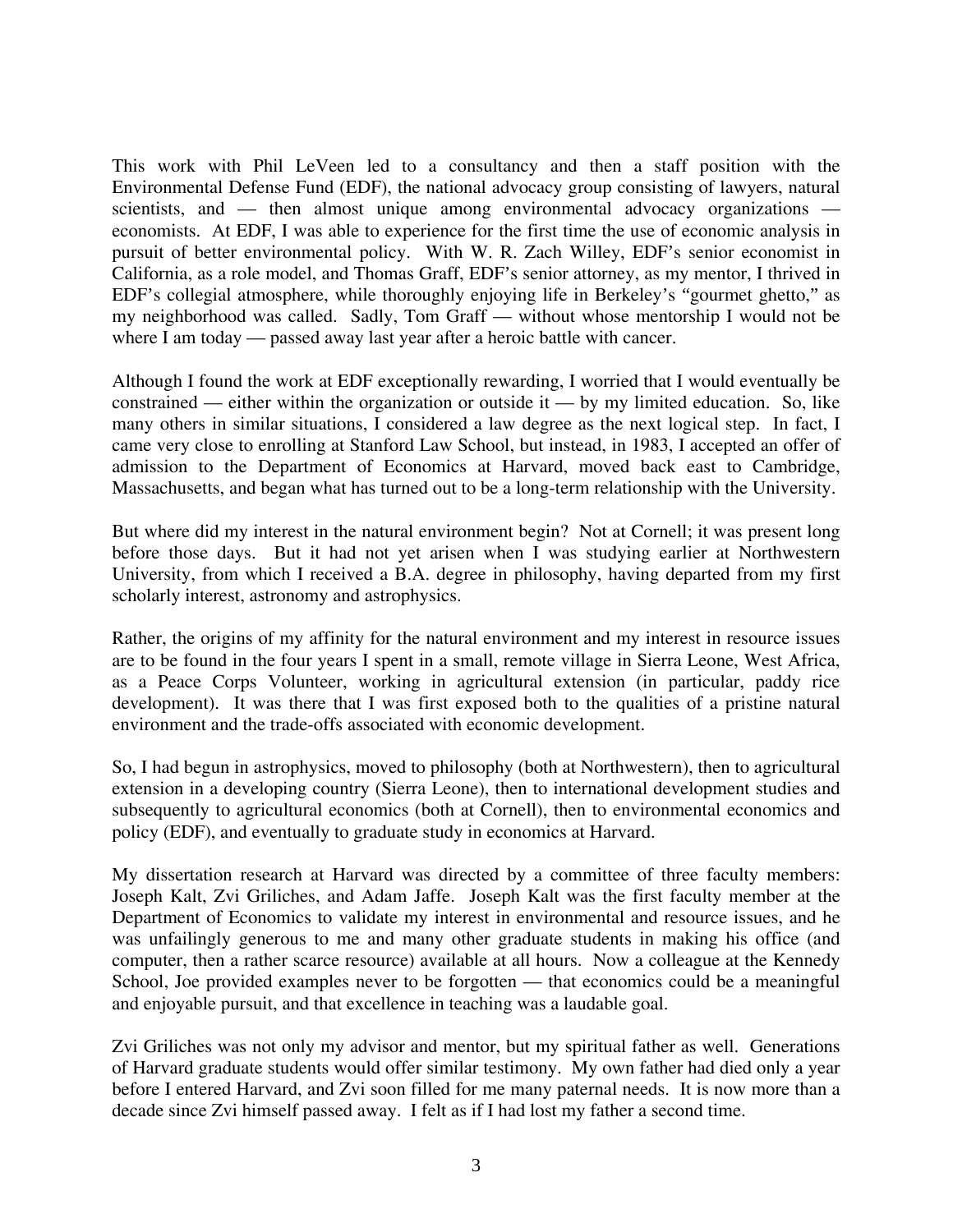If Zvi Griliches provided caring and inspiration, Adam Jaffe provided invaluable day-to-day guidance. It was Adam who convinced me not to go on the job market in my fourth year with what would have been a mediocre dissertation, but to put in another year and do it right. That turned out to be some of the best professional advice I have ever received. Our intensive facultystudent relationship from dissertation days subsequently evolved into a very productive professional (and personal) one that continues to this day. The name of Adam Jaffe appears frequently in my curriculum vitae as a co-author; he has been and continues to be much more than that.

Although they were not members of my thesis committee, I should acknowledge two other faculty members at the Harvard Department of Economics who played important roles in my education. I was fortunate to take two courses in economic history (a department requirement) from Jeffrey Williamson, who had recently arrived from the University of Wisconsin. Williamson's class sessions were as close as anything I have seen to being economic research laboratories. In class after class, we would carefully dissect one or more articles — examining hypothesis, theoretical model, data, estimation method, results, and conclusions. If there was any place where I actually learned how to carry out economic research, it was in those classes.

The other name that is important to highlight is that of Lawrence Goulder, then a faculty member at Harvard, and now a professor at Stanford. I say this not simply because he was willing to be my examiner in my chosen field of environmental and resource economics, nor because he subsequently became such a close friend. Rather, what is striking about my professional relationship with Larry is the degree to which he has been an unnamed collaborator on so many projects of mine. Although he and I have co-authored no more than a few articles, his name probably appears more frequently than anyone else's in the acknowledgments of papers I have written. There is no one whose overall judgement in matters of economics I trust more, and no one who has been more helpful.

When I began graduate school at Harvard in 1983, it was my intention to return to EDF as soon as I received my degree. But by my third year in the program, I had decided to pursue an academic career, although one that was heavily flavored with involvement in the real world of public policy. Within the context of this professional objective, it was not a difficult decision to accept the offer I received in February, 1988, to become an Assistant Professor at the Kennedy School. Although some of the other offers I received at that time were also very attractive, the choice for me was obvious, and I have never regretted it — not for a moment.

I remain at the Kennedy School today, where I was promoted to Associate Professor in 1992 (an untenured rank at Harvard), and to a tenured position as Professor of Public Policy in 1997. In 1998, I accepted an appointment as the Albert Pratt Professor of Business and Government.

Two years later, I launched the Harvard Environmental Economics Program, which today brings together — from across the University — thirty Faculty Fellows and twenty-five Pre-Doctoral Fellows, who are graduate students studying for the Ph.D. degree in economics, political economy and government, public policy, or health policy. The Program, which I continue to direct, forms links among faculty and graduate students engaged in research, teaching, and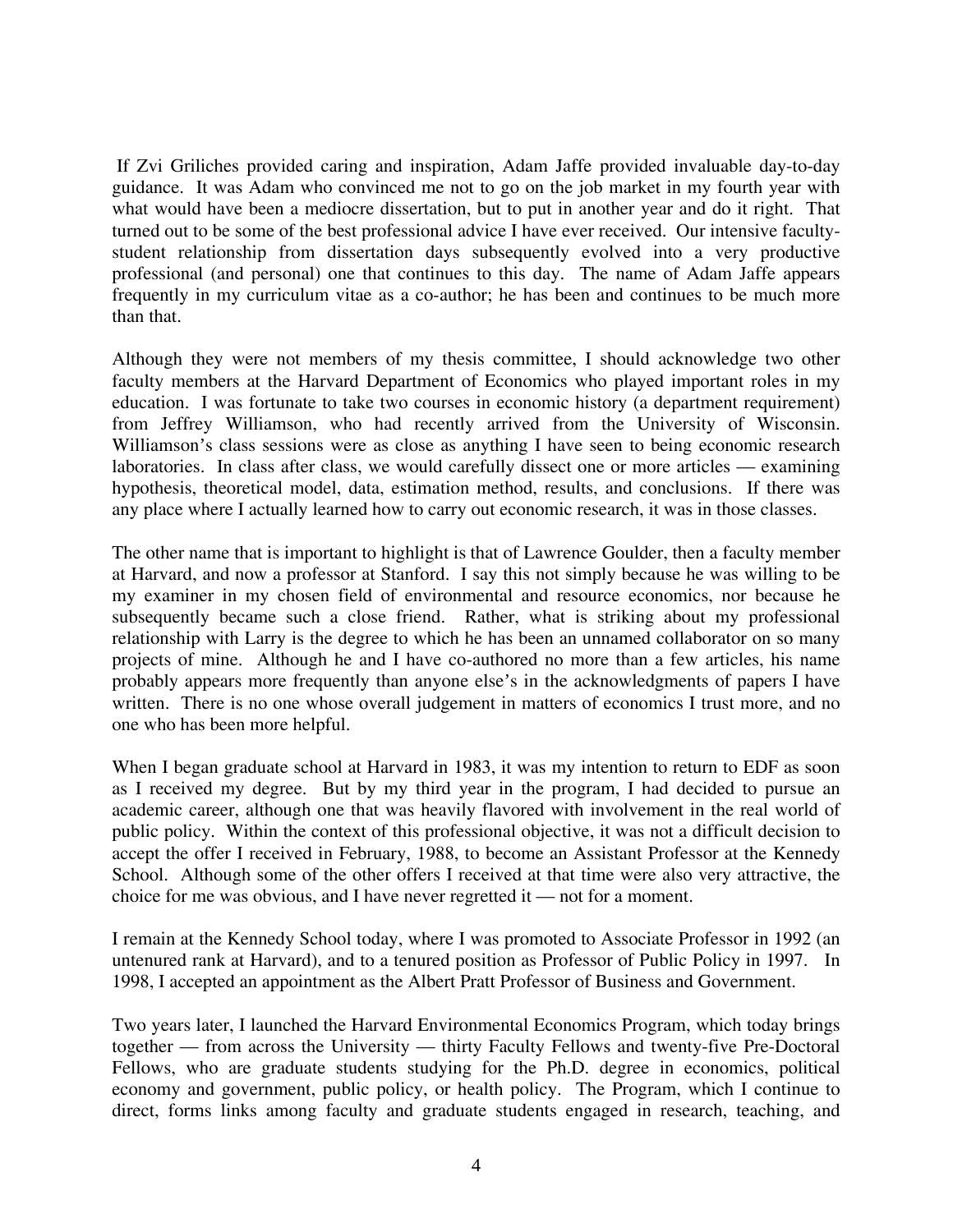outreach in environmental, natural resource, and energy economics and related public policy, by sponsoring research projects, convening workshops, and supporting graduate (and undergraduate) education.

A key reason why the Program — and its various projects, including the Harvard Project on Climate Agreements — have been so successful is the marvelous administrative leadership and staff support it enjoys. Everyone who has been involved in virtually any way has come away impressed by our Executive Director, Robert Stowe, and Program Coordinator, Jason Chapman.

At the Kennedy School, I have had an excellent mentor, William Hogan, and a superb advisor and friend, Richard Zeckhauser. Over the years, five successive deans have provided leadership, guidance, and support (including abundant time for my research and writing) — Graham Allison, Robert Putnam, Albert Carnesale, Joseph Nye, and David Ellwood. At Harvard more broadly, I have benefitted from regular interactions with Daniel Schrag, director of the Harvard University Center for the Environment, and Martin Weitzman of the Department of Economics. For two decades, Marty and I have co-directed a bi-weekly Seminar in Environmental Economics and Policy, which has provided me with frequent opportunities to learn both from seminar speakers and from Marty's questions and comments. I will refrain from naming the many others at Harvard and elsewhere from whom I continue to learn — including my many co-authors — only because the list of such valued colleagues and friends is so long. Included have been a most remarkable set of Ph.D. students, many of whom have gone on to productive — indeed illustrious — careers.

Along the way, I have had my share of administrative responsibilities at Harvard, including serving as Director of Graduate Studies for the Doctoral Program in Public Policy and the Doctoral Program in Political Economy and Government, and Co-Chair of the Harvard Business School-Harvard Kennedy School Joint Degree Programs. Outside of Harvard, I have had the privilege of being a University Fellow of Resources for the Future, a Research Associate of the National Bureau of Economic Research, and the founding Editor and now Co-Editor of the *Review of Environmental Economics and Policy*, as well as a member of the Board of Directors of Resources for the Future, the Scientific Advisory Board of the Fondazione Eni Enrico Mattei, and numerous editorial boards. I must also note that I serve as an editor of the *Journal of Wine Economics*. In 2009, I was elected a Fellow of the Association of Environmental and Resource Economists.

What originally attracted me to the Kennedy School was the possibility of combining an academic career with extensive involvement in the development of public policy. I have not been disappointed. Indeed, a theme that emerges from this book is the interplay between scholarly economic research and implementation in real-world political contexts. This is a twoway street. In some cases, my policy involvement has come from expertise I developed through research, following a path well worn by academics. But, in many other cases, my participation in policy matters has stimulated for me entirely new lines of research.

What I have characterized as involvement in policy matters is described at the Kennedy School as faculty outreach, recognized to be of great institutional and social value, along with the two other components of our three-legged professional stool — research and teaching. Because they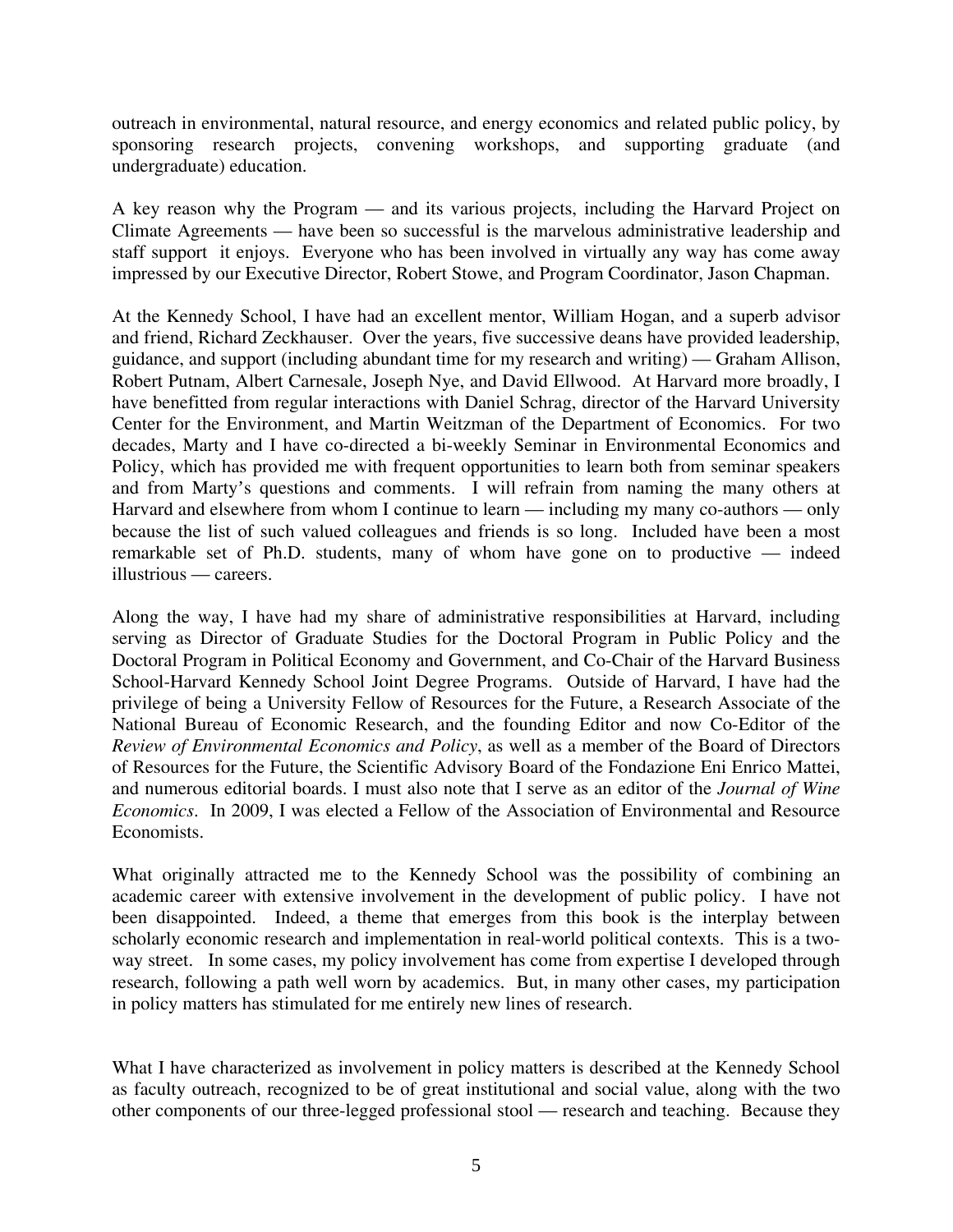relate to a number of the papers collected in this volume, I should note that my outreach efforts fall into five broad categories: advisory work with members of Congress and the White House (for example, Project 88, a bipartisan effort co-chaired by former Senator Timothy Wirth and the late Senator John Heinz, to develop innovative approaches to environmental and resource problems); service on federal government panels (for example, my role as Chairman of the Environmental Economics Advisory Committee of the U.S. Environmental Protection Agency Science Advisory Board); on-going consulting — often on an informal basis — with environmental NGOs (most frequently, the Environmental Defense Fund) and private firms; advisory work with state governments; and professional interventions in the international sphere, such as service as a Lead Author for the Second and the Third Assessment Reports and a Coordinating Lead Author for the Fifth Assessment Report of the Intergovernmental Panel on Climate Change, professional roles with the World Bank and other international organizations, and advisory work with foreign governments.

Finally, because this book focuses on my articles, not my books, I should note that over the years I have been co-editor with Joseph Aldy of *Post-Kyoto International Climate Policy: Implementing Architectures for Agreement* (Cambridge University Press, 2010), *Post-Kyoto International Climate Policy: Summary for Policymakers* (Cambridge University Press, 2009), and *Architectures for Agreement: Addressing Global Climate Change in the Post-Kyoto World* (Cambridge University Press, 2007); editor of three editions of *Economics of the Environment* (W. W. Norton, 2000, 2005a, 2012); co-editor with Bruce Hay and Richard Vietor of *Environmental Protection and the Social Responsibility of Firms: Perspectives from Law, Economics, and Business* (Resources for the Future, 2005); editor of *The Political Economy of Environmental Regulation* (Edward Elgar, 2004), co-editor with Paul Portney of *Public Policies for Environmental Protection* (Resources for the Future, 2000); and author of *Environmental Economics and Public Policy: Selected Papers of Robert N. Stavins, 1988-1999* (Edward Elgar, 2001).

## **The Current Volume**

That last book is the predecessor of the current volume. Whereas the first volume (Stavins 2001) included selected papers from the period 1988 through 1999, this second volume covers the period from 2000 through 2011. To prepare this book, I have selected 26 articles from the many more (published and unpublished) papers I wrote — frequently with co-authors — over the past decade. Making this selection was not an easy task, but it was a rewarding one, because choosing the papers and organizing them has forced me to step back and reflect on the set of research endeavors in which I have been engaged over this decade, and thus to think more clearly about current and possible future directions.

The book is divided into seven parts. The papers in Part I provide an overview of environmental and resource economics, treating broadly several key topics, including economic views of: the problem of the commons (Stavins, *American Economic Review*, 2011); the history of U.S. environmental regulation (Hahn, Olmstead, and Stavins, *Harvard Environmental Law Review*, 2003); and corporate social responsibility (Reinhardt, Stavins, and Vietor, *Review of Environmental Economics and Policy*, 2008).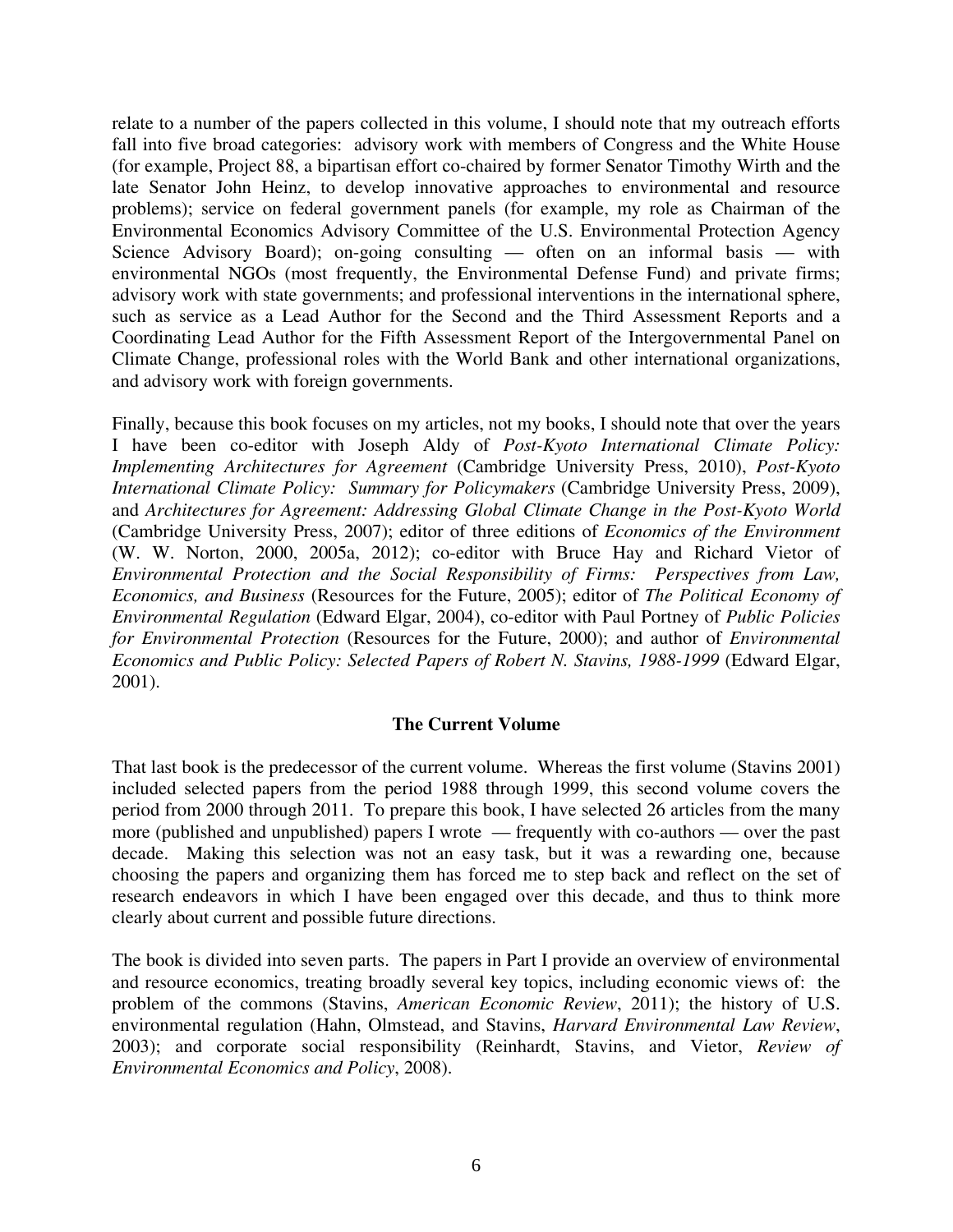The articles in Part II deal with methods of environmental policy analysis, focusing, respectively, on: interpreting sustainability in economic terms (Stavins, Wagner, and Wagner, *Economic Letters*, 2003); the use of discounting in net present value analysis (Goulder and Stavins, *Nature*, 2002); the development of a new revealed-preference method for inferring environmental benefits (Bennear, Stavins, and Wagner, *Journal of Regulatory Economics*, 2005); and the value of formal assessment of uncertainty (that is, Monte Carlo analysis) in regulatory impact analysis (Jaffe and Stavins, *Regulation and Governance*, 2007).

Part III turns to economic analysis of alternative environmental policy instruments, with examinations of: vintage-differentiated environmental regulation (Stavins, *Stanford Environmental Law Journal*, 2006); cost heterogeneity and the potential savings from employing market-based environmental policies (Newell and Stavins, *Journal of Regulatory Economics*, 2003); the effects of allowance allocations on the performance of cap-and-trade systems (Hahn and Stavins, *Journal of Law and Economics*, 2011); and second-best theory and the use of multiple policy instruments (Bennear and Stavins, *Environmental and Resource Economics*, 2007).

Part IV focuses on a topic that also received considerable treatment in the predecessor to this volume, namely the economics of technological change. Here the articles include: a survey of the literature on environmental policy and technological change (Jaffe, Newell, and Stavins, *Environmental and Resource Economics*, 2002); an analysis of the interaction of environmental and technological market failures (Jaffe, Newell, and Stavins, *Ecological Economics*, 2005); an empirical assessment of the effect of environmental regulation on technology diffusion in the case of chlorine manufacturing (Miller, Snyder, and Stavins, *American Economic Review Papers and Proceedings*, 2003); and the effects of economic and policy incentives on carbon mitigation technologies (Jaffe, Newell, and Stavins, *Energy Economics*, 2006).

Part V consists of three articles in the area of natural resource economics dealing with land and water resources: an analysis of the factors driving land-use change in the United States (Lubowski, Plantinga, and Stavins, *Land Economics*, 2008); an econometric examination of the significance of *terroir*, the notion that wine quality is primarily determined by location (Cross, Plantinga, and Stavins, *American Economic Review Papers and Proceedings*, 2011); and an assessment of urban water demand under alternative pricing structures (Olmstead, Hanemann, and Stavins, *Journal of Environmental Economics and Management*, 2007).

Part VI consists of four articles on domestic (national and sub-national) climate change policy, beginning with a description and assessment of a comprehensive U.S. cap-and-trade system for carbon dioxide and other greenhouse gas emissions (Stavins, *Oxford Review of Economic Policy*, 2008), and followed by: an examination of the interactions of national and sub-national climate policies (Goulder and Stavins, *American Economic Review Papers and Proceedings*, 2011); an econometric study of the carbon-sequestration supply function (Lubowski, Plantinga, and Stavins, *Journal of Environmental Economics and Management*, 2006); and an assessment of the factors that affect the costs of biological carbon sequestration (Newell and Stavins, *Journal of Environmental Economics and Management*, 2000).

Finally, Part VII focuses on the international dimensions of climate change policy, and consists of four articles: a comparison of alternative global climate change policy architectures (Aldy,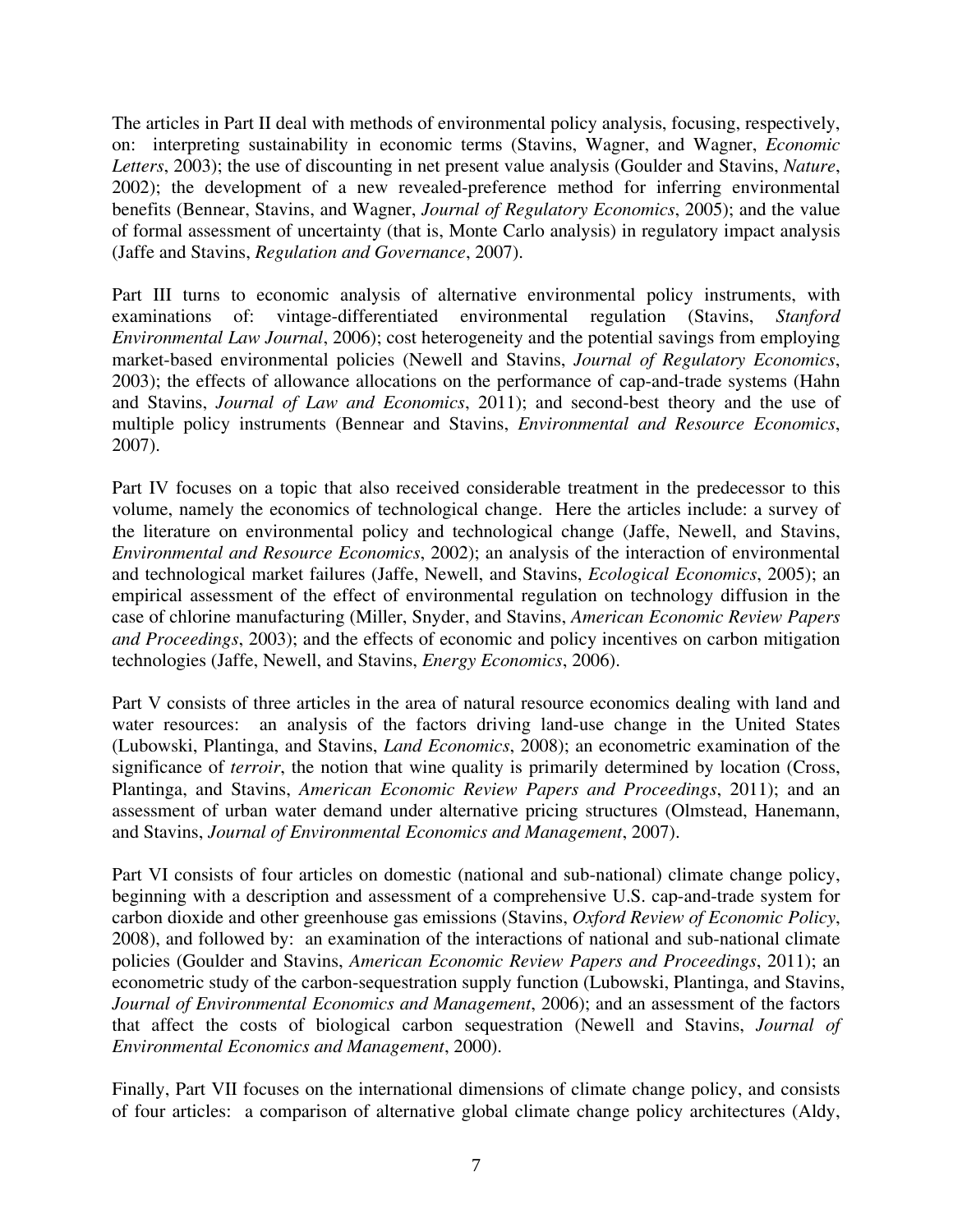Barrett, and Stavins, *Climate Policy*, 2003); an assessment of the Kyoto Protocol (Stavins, *Milken Institute Review*, 2005b); an examination of a promising post-Kyoto international climate regime (Olmstead and Stavins, *American Economic Review Papers and Proceedings*, 2006); and a detailed examination of a key element of emerging international climate policy architecture, namely the linkage of regional, national, and sub-national tradable permit systems (Ranson, Jaffe, and Stavins, *Ecology Law Quarterly*, 2010).

## **Final Words**

Selecting the essays for this second volume of my papers has permitted me to take note of some common themes that emerge from this decade of research and writing. First, there is the value — or at least, the potential value — of economic analysis of environmental policy. The cause of virtually all environmental problems in a market economy is economic behavior (that is, imperfect markets affected by externalities), and so economics offers a powerful lens through which to view environmental problems, and therefore a potentially effective set of analytical tools for designing and evaluating environmental policies.

A second message, connected with the first, is the specific value of benefit-cost analysis for helping to promote efficient policies. Economic efficiency ought to be one of the key criteria for evaluating proposed and existing environmental policies. Despite its limitations, benefit-cost analysis can be useful for consistently assimilating the disparate information that is pertinent to sound decision making. If properly done, it can be of considerable help to public officials when they seek to establish or assess environmental goals.

Third, the means governments use to achieve environmental objectives matter greatly, because different policy instruments have very different implications along a number of dimensions, including abatement costs in both the short and the long term. Market-based instruments are particularly attractive in this regard.

Fourth, an economic perspective is also of considerable value when reflecting on the use of natural resources, whether land, water, fisheries, or forests. Excessive rates of depletion of these resources are frequently due to the nature of the respective property-rights regimes, in particular, common property and open-access. Economic instruments — such as ITQ systems in the case of fisheries — can and have been employed to bring harvesting rates down to socially efficient levels.

Fifth and finally, policies for addressing global climate change — linked with emissions of carbon dioxide and other greenhouse gases — can benefit greatly from the application of economic thinking. On the one hand, the long time-horizon of climate change, the profound uncertainty in links between emissions and actual damages, and the possibility of catastrophic climate change present significant challenges to conventional economic analysis. But, at the same time, the ubiquity of energy generation and use in modern economies means that only market-based policies — essentially carbon pricing regimes — are feasible instruments for achieving truly meaningful emissions reductions. Hence, despite the challenges, an economic perspective on this grandest of environmental threats is essential.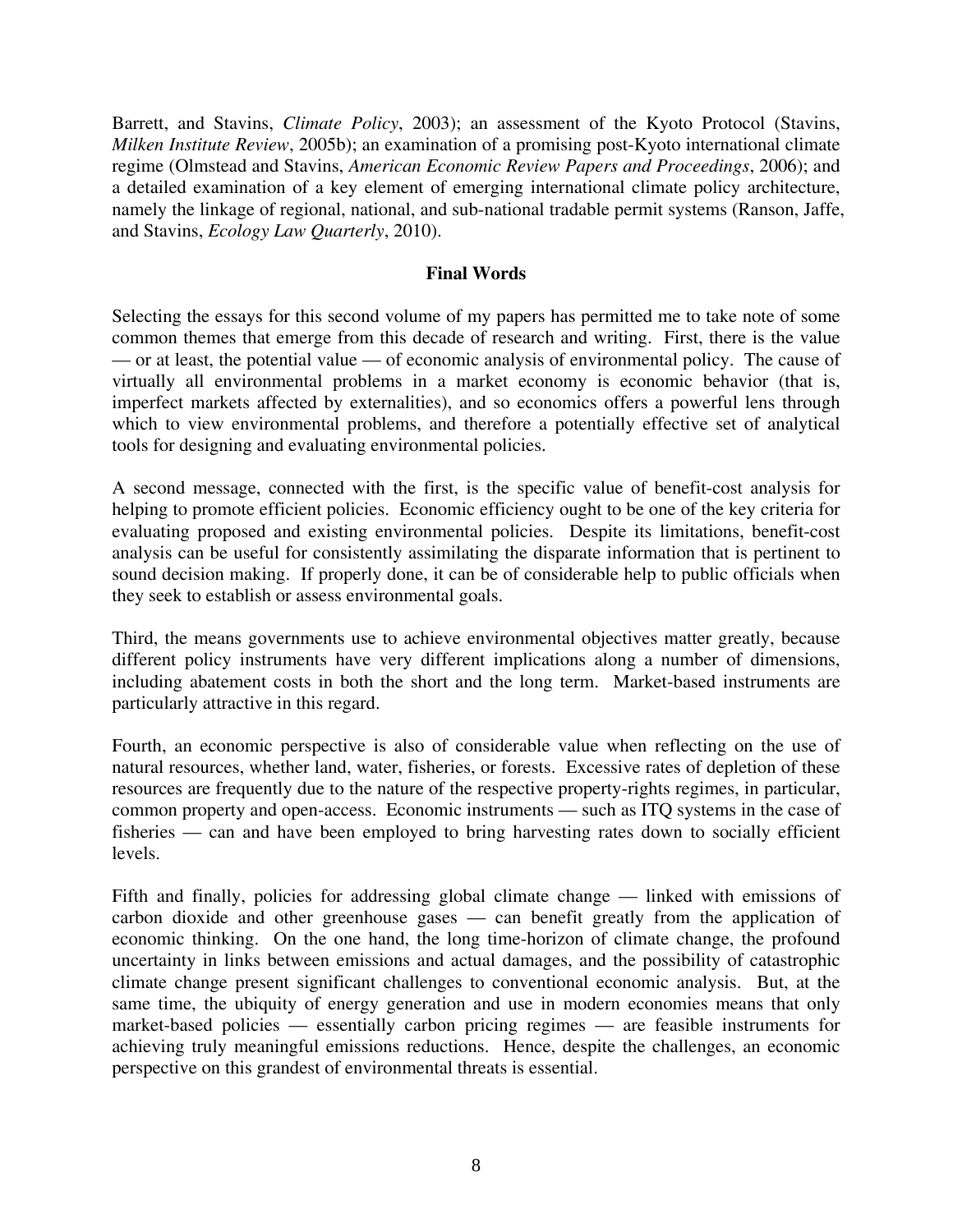On a personal level, the professional path I have taken offers some confirmation that research can influence public policy, and it also illustrates that involvement in public policy can stimulate new research. The quest — both professional and personal — that took me from Evanston, Illinois, to Sierra Leone, West Africa, to Ithaca, New York, to Berkeley, California, and finally to Cambridge, Massachusetts suggests some consistency of purpose and even function. I continue to find myself doing similar things, but in different contexts. It is fair to say that my professional life has taken me along a path that has brought me home (a home I am privileged to share with my wife, Joanna, and my children, Daniel and Julia). The words of T. S. Eliot (1943) ring true:

> *We shall not cease from exploration And the end of all our exploring Will be to arrive where we started And know the place for the first time.*

Selecting the papers for this volume forces me to reflect on the past and think more clearly about the future. The twenty-six articles that comprise this book and the twenty-two essays that comprised the predecessor volume are the product of twenty-three wonderful years on the faculty of the Harvard Kennedy School. During this time, I have continued to learn about environmental economics and related public policy from colleagues, collaborators, students, friends, and inhabitants of the "real world" of public policy, individuals from government, private industry, advocacy groups, and the press. I hope and trust that the learning will continue.

## **REFERENCES**

Aldy, Joseph E., Scott Barrett, and Robert N. Stavins (2003). "Thirteen Plus One: A Comparison of Global Climate Policy Architectures." *Climate Policy*, volume 3, number 4, pp. 373-397.

Aldy, Joseph E., and Robert N. Stavins, eds. (2007). *Architectures for Agreement: Addressing Global Climate Change in the Post-Kyoto World.* New York: Cambridge University Press.

Aldy, Joseph E., and Robert N. Stavins (2009). *Post-Kyoto International Climate Policy: Summary for Policymakers*. New York: Cambridge University Press.

Aldy, Joseph E., and Robert N. Stavins, eds. (2010). *Post-Kyoto International Climate Policy: Implementing Architectures for Agreement*. New York: Cambridge University Press.

Bennear, Lori Snyder, and Robert N. Stavins (2007). "Second-Best Theory and the Use of Multiple Policy Instruments." *Environmental and Resource Economics* 37: 111-129.

Bennear, Lori Snyder, Robert N. Stavins, and Alexander F. Wagner (2005). "Using Revealed Preferences to Infer Environmental Benefits: Evidence from Recreational Fishing Licenses." *Journal of Regulatory Economics* 28:157-179.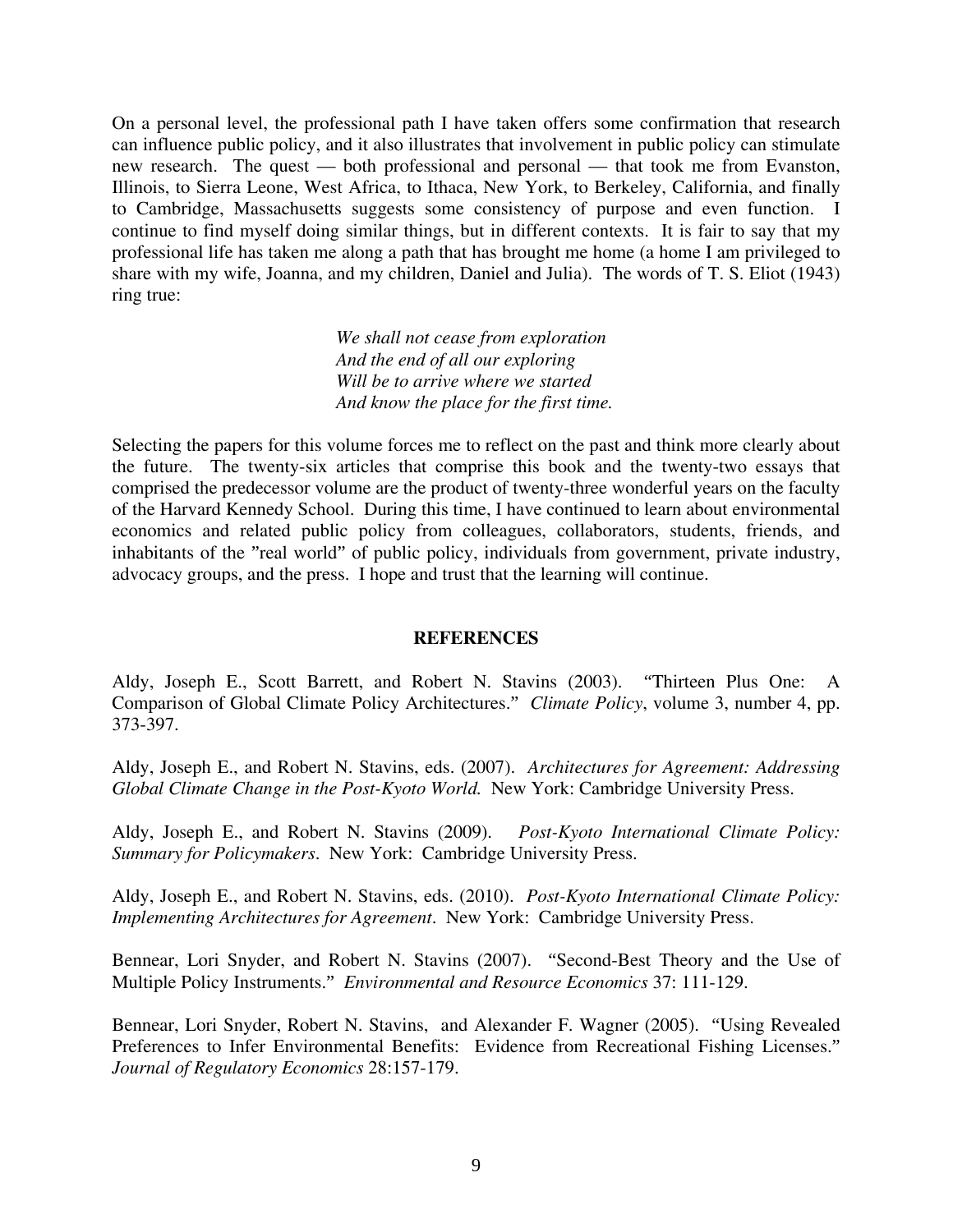Cross, Robin, Andrew J. Plantinga, and Robert N. Stavins (2011). "What is the Value of Terroir?" *American Economic Review Papers and Proceedings*, volume 101, number 3, pages 152-156.

Eliot, T. S. (1943). "Four Quartets: Little Gidding." *Collected Poems, 1909-1962*. New York: Hartcourt Brace, 1963.

Goulder, Lawrence H., and Robert N. Stavins (2002). "An Eye on the Future: How Economists Controversial Practice of Discounting Really Affects the Evaluation of Environmental Policies." *Nature*, Volume 419, October 17, pp. 673-674.

Goulder, Lawrence H., and Robert N. Stavins (2011). "The Challenge of Environmental Federalism: The Case of Climate Change Policy." *American Economic Review Papers and Proceedings*, volume 101, number 3, pages 253-257.

Hahn, Robert W., Sheila M. Olmstead, and Robert N. Stavins (2003). "Environmental Regulation During the 1990s: A Retrospective Analysis." *Harvard Environmental Law Review*, volume 27, number 2, pp. 377-415.

Hahn, Robert W., and Robert N. Stavins (2011). "The Effect of Allowance Allocations on Capand-Trade System Performance." *The Journal of Law and Economics*, 54(2), November, 2011, (published August, 2012), pp. S267-S294.

Hay, Bruce L., Robert N. Stavins, and Richard H. K. Vietor, eds. (2005). *Environmental Protection and the Social Responsibility of Firms: Perspectives from Law, Economics, and Business*. Washington, D.C.: Resources for the Future Press.

Jaffe, Adam B., Richard G. Newell, and Robert N. Stavins (2002). "Environmental Policy and Technological Change." *Environment and Resource Economics* 22:41-69.

Jaffe, Adam B., Richard G. Newell, and Robert N. Stavins (2005). "A Tale of Two Market Failures: Technology and Environmental Policy." *Ecological Economics* 54:164-174.

Jaffe, Adam B., Richard G. Newell, and Robert N. Stavins (2006). "The Effects of Economic and Policy Incentives on Carbon Mitigation Technologies." *Energy Economics* 28: 563-578.

Jaffe, Judson, and Robert N. Stavins (2007). "On the Value of Formal Assessment of Uncertainty in Regulatory Analysis." *Regulation and Governance* 1: 154-171.

Lubowski, Ruben N., Andrew J. Plantinga, and Robert N. Stavins (2006). "Land-Use Change and Carbon Sinks: Econometric Estimation of the Carbon Sequestration Supply Function." *Journal of Environmental Economics and Management* 51: 135-152.

Lubowski, Ruben N., Andrew J. Plantinga, and Robert N. Stavins (2008). "What Drives Land-Use Change in the United States? A National Analysis of Landowner Decisions." *Land Economics* 84: 529-550.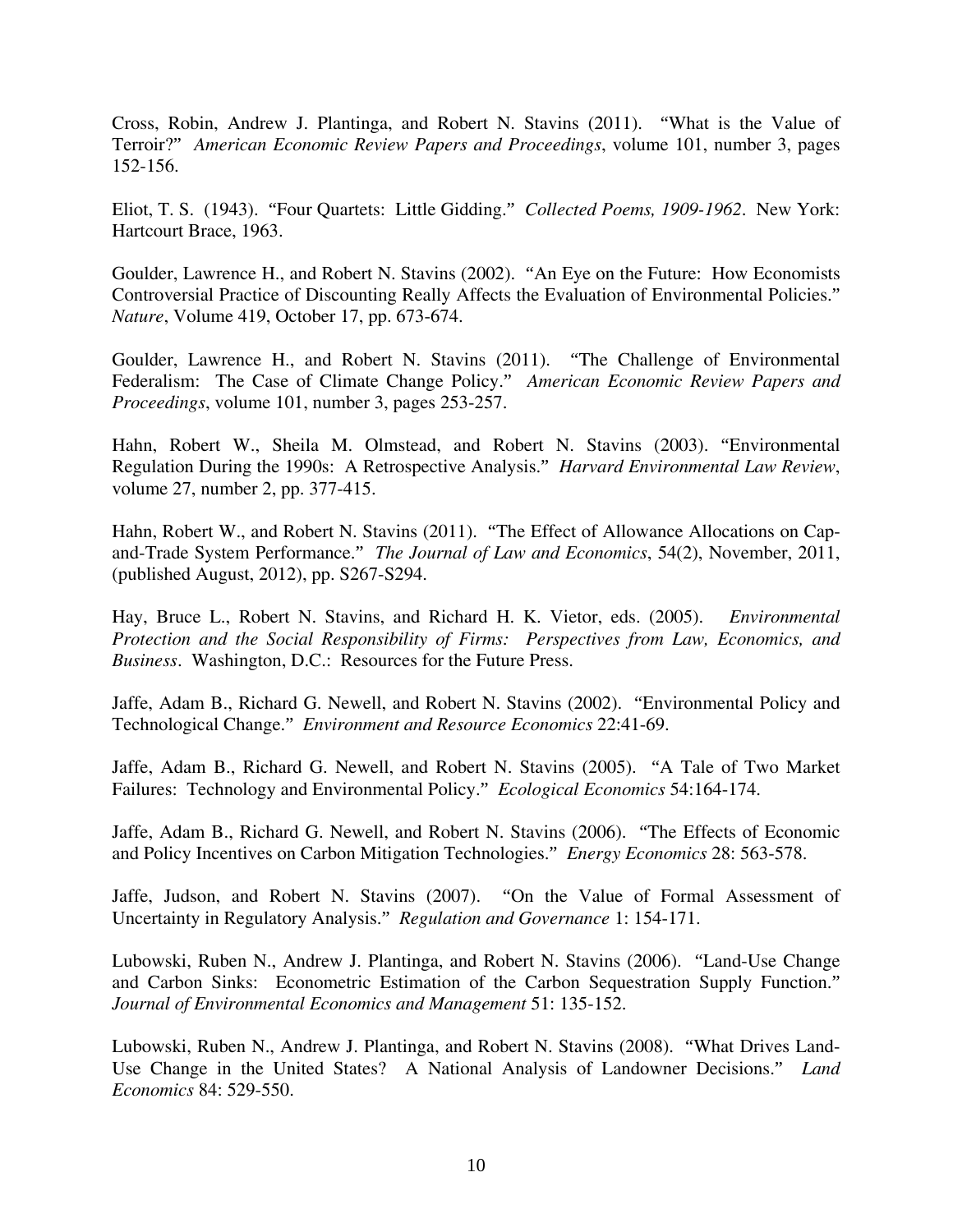Miller, Nolan, Lori Snyder, and Robert N. Stavins (2003). "The Effects of Environmental Regulation on Technology Diffusion: The Case of Chlorine Manufacturing." *American Economic Review Papers and Proceedings* 93:431-435.

Newell, Richard G., and Robert N. Stavins (2000). "Climate Change and Forest Sinks: Factors Affecting the Costs of Carbon Sequestration." *Journal of Environmental Economics and Management* 40:211-235.

Newell, Richard G., and Robert N. Stavins (2003). "Cost Heterogeneity and the Potential Savings from Market-Based Policies." *Journal of Regulatory Economics* 23(1):43-59, January.

Olmstead, Sheila M., W. Michael Hanemann, and Robert N. Stavins (2007). "Water Demand Under Alternative Price Structures." *Journal of Environmental Economics and Management* 54: 181-198.

Olmstead, Sheila M., and Robert N. Stavins (2006). "An International Policy Architecture for the Post-Kyoto Era." *American Economic Review Papers and Proceedings*, Volume 96, Number 2, May, pp. 35-38.

Portney, Paul R., and Robert N. Stavins, eds. (2000). *Public Policies for Environmental Protection.* Second Edition. Washington, D.C.: Resources for the Future.

Ranson, Matthew, Judson Jaffe, and Robert N. Stavins (2010). "Linking Tradable Permit Systems: A Key Element of Emerging International Climate Policy Architecture." *Ecology Law Quarterly*, 36:789-808.

Reinhardt, Forest, Robert N. Stavins, and Richard Vietor (2008). "Corporate Social Responsibility Through An Economic Lens." *Review of Environmental Policy* 2: 219-239

Stavins, Robert N. (2001). *Environmental Economics and Public Policy: Selected Papers of Robert N. Stavins, 1988-1999*. Northampton, Massachusetts: Edward Elgar Publishing, Inc.

Stavins, Robert N., ed. (2004). *The Political Economy of Environmental Regulation*. Northampton, Massachusetts: Edward Elgar Publishing, Inc.

Stavins, Robert N., ed. (2005a). *Economics of the Environment: Selected Readings*. Fifth Edition. New York: W. W. Norton & Company.

Stavins, Robert N. (2005b). "Beyond Kyoto: Getting Serious About Climate Change." *The Milken Institute Review*, volume 7, number 1, pp. 28-37.

Stavins, Robert N. (2006). "Vintage-Differentiated Environmental Regulation." *Stanford Environmental Law Journal*, Volume 25, Number 1 (Winter), pp. 29-63.

Stavins, Robert N. (2008). "Addressing Climate Change with a Comprehensive U.S. Cap-and-Trade System." *The Oxford Review of Economic Policy*, Volume 24, Number 2, pp. 298-321.